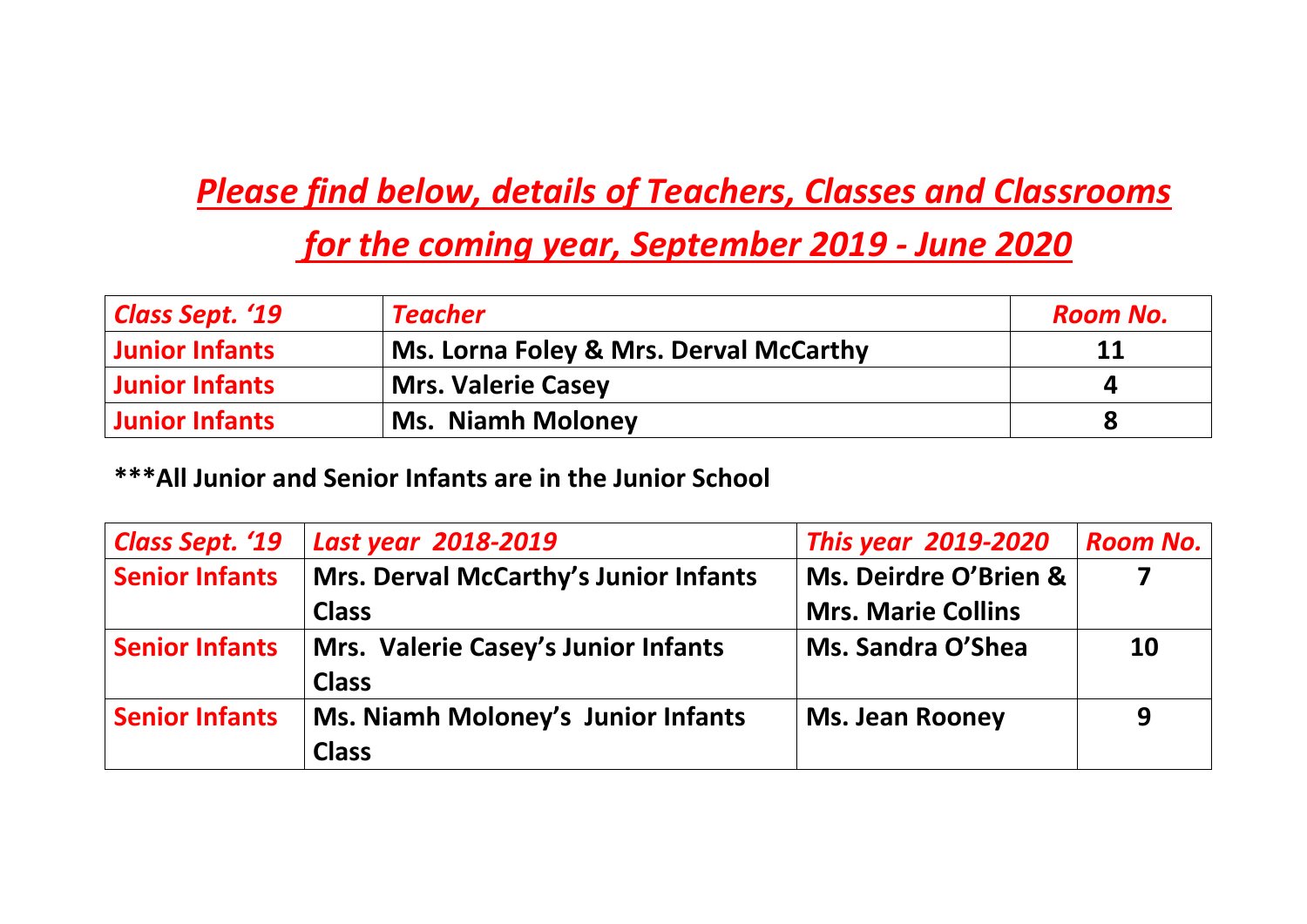#### **Cuisle: Centre for Children with a diagnosis of Childhood Autism (Junior School Building)**

| <b>Class Sept. '19</b> | <b>Class Teacher</b>        |
|------------------------|-----------------------------|
| Room 1                 | <b>Mrs. Julienne Rea</b>    |
| Room 2                 | <b>Ms. Annette Moynihan</b> |
| Room 3                 | <b>Ms. Fiona Leamy</b>      |
| Room 4                 | <b>Ms. Clodagh Buckley</b>  |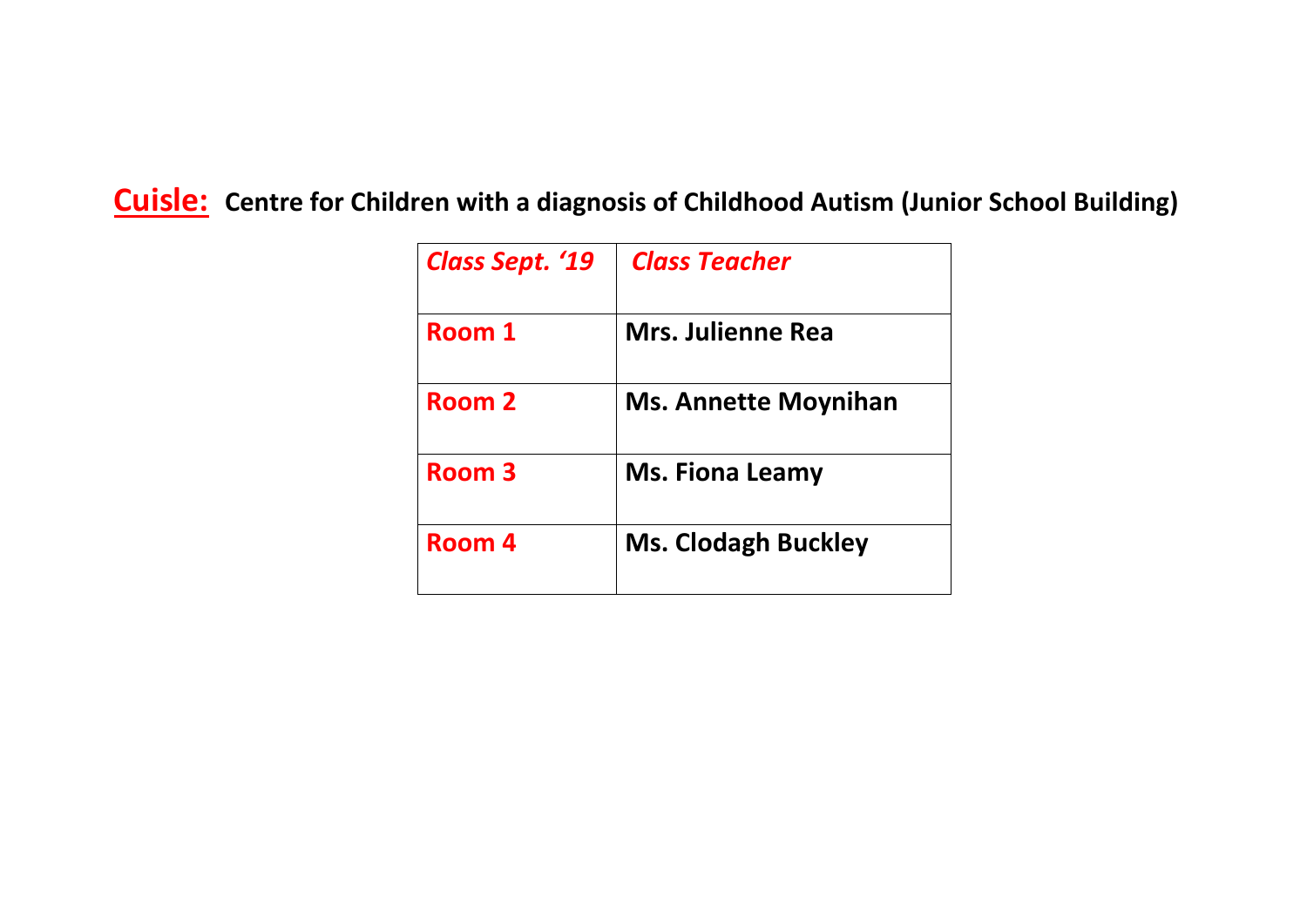# *Senior School Building Classes 1st to 6th inclusive*

| <b>Class Sept. '19</b> | Last year 2018-2019                                                                                                                          | <b>This year 2019-2020</b> | Room No.       |
|------------------------|----------------------------------------------------------------------------------------------------------------------------------------------|----------------------------|----------------|
| <b>First Class</b>     | Mrs. Maureen Savage/Ms. Orna<br><b>Cotter/Ms. Laura Byrne's Senior</b><br>Infants, Ms. Sandra O'Shea's & Ms.<br>Rachael Kelly's (girls only) | <b>Ms. Siobhán Hyde</b>    | 6              |
| <b>Second Class</b>    | Ms. Jean Dunne/Rooney's First Class                                                                                                          | <b>Ms. Mary Barry</b>      | 4              |
| <b>Second Class</b>    | Ms. Siobhán Hyde's First Class                                                                                                               | <b>Ms. Shirley Healy</b>   | 8              |
| <b>Third Class</b>     | <b>Ms. Mary Barry's Second Class</b>                                                                                                         | Mrs. Sinéad Barry          | $\overline{2}$ |
| <b>Third Class</b>     | <b>Ms. Shirley Healy's Second Class</b>                                                                                                      | <b>Ms. Elma Casey</b>      | 3              |
| <b>Fourth Class</b>    | Mrs. Sinéad Barry's Third Class                                                                                                              | <b>Mrs. Katie Geary</b>    | 11             |
| <b>Fourth Class</b>    | <b>Ms. Elma Casey's Third Class</b>                                                                                                          | <b>Ms. Kathryn Walsh</b>   | 9              |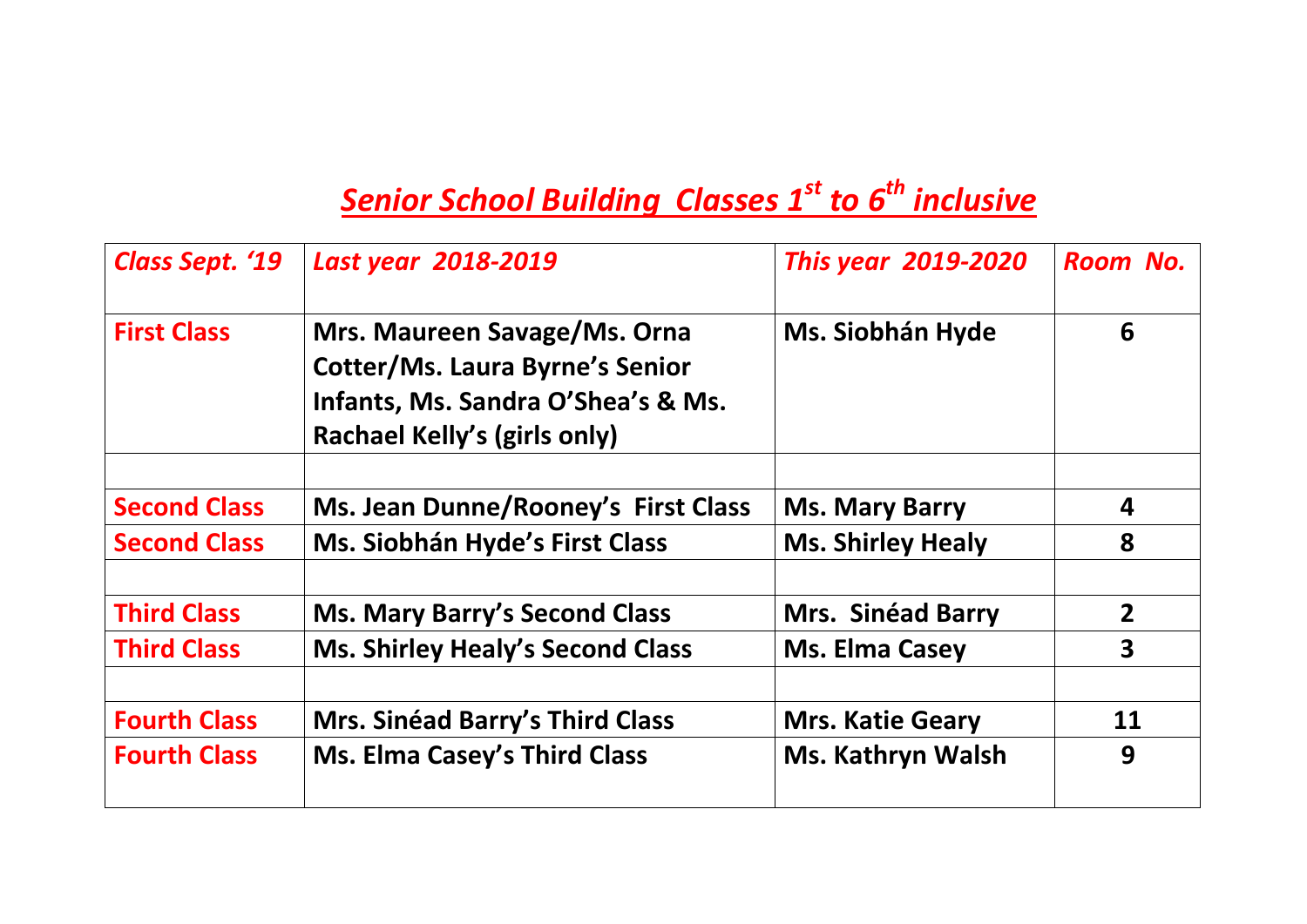| <b>Class Sept. '19</b> | Last year 2018-2019                                                       | <b>This year 2019-2020</b>                    | Room No. |
|------------------------|---------------------------------------------------------------------------|-----------------------------------------------|----------|
| <b>Fifth Class</b>     | Some of Ms. Kathryn Walsh's & some<br>of Mrs. Katie Geary's Fourth Class  | <b>Mrs. Karen Pender</b>                      | 7        |
| <b>Fifth Class</b>     | Some of Ms. Kathryn Walsh's & some<br>of Mrs. Pender's Fourth Class       | <b>Ms. Rachael Kelly</b>                      | 16       |
| <b>Fifth Class</b>     | Some of Mrs. Katie Geary's & some of<br><b>Mrs. Pender's Fourth Class</b> | <b>Ms. Máire Kiely</b>                        | 15       |
| <b>Sixth Class</b>     | <b>Mrs. Laurie Walsh's Fifth Class</b>                                    | Ms. Sarah Coffey &<br><b>Mrs. Anne Aherne</b> | 13       |
| <b>Sixth Class</b>     | <b>Ms. Laura Savage's Fifth Class</b>                                     | <b>Mrs. Aisling Mackessy</b>                  | 12       |
| <b>Sixth Class</b>     | <b>Mrs. Anne Aherne's Fifth Class</b>                                     | Ms. Siobhán<br>O'Sullivan                     | 14       |

**\*\*\*All classes from 1st to 6th are in the Senior School (new building).**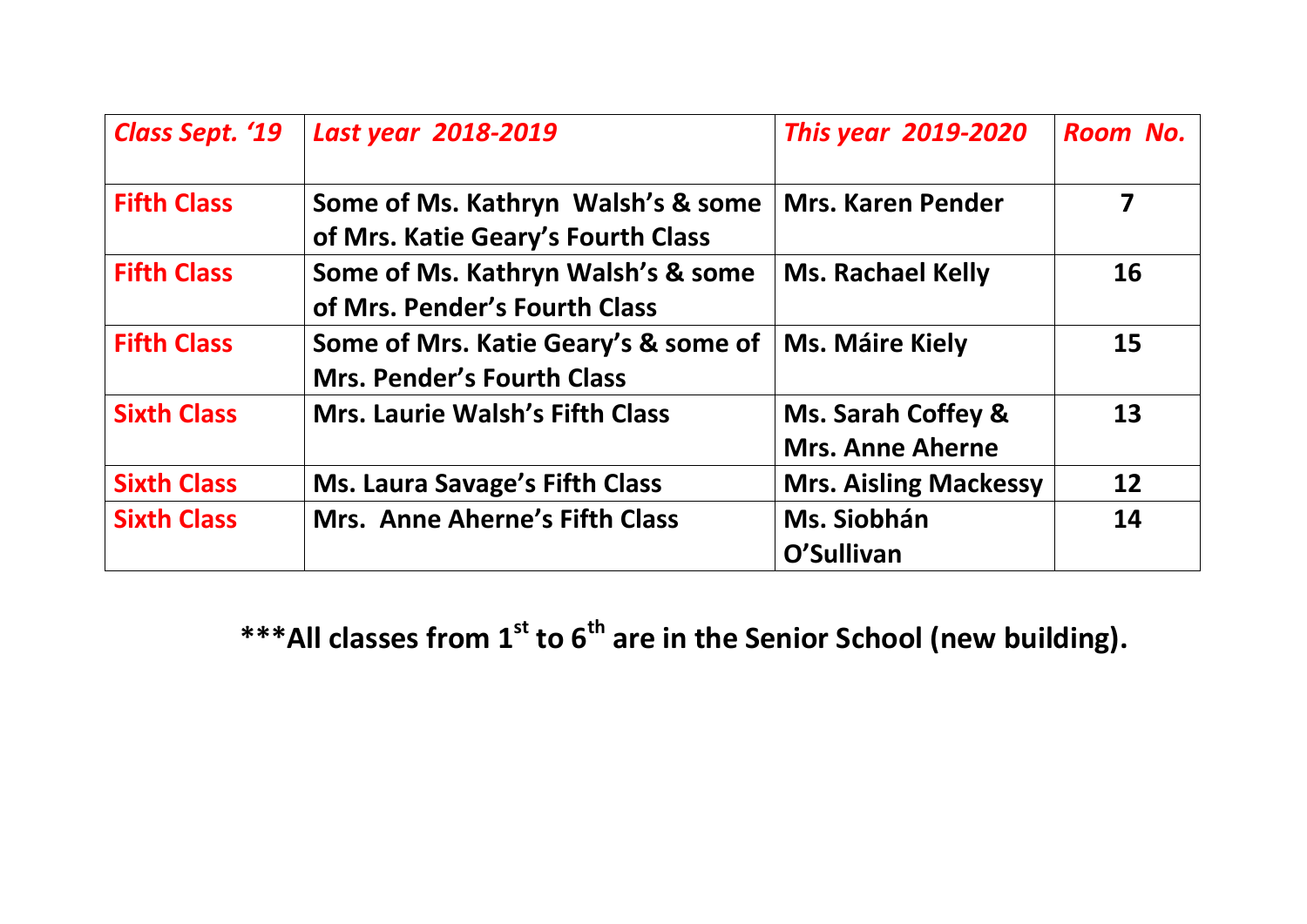### *Special Education Team*

| <b>Learning Support/Resource Teachers</b> |
|-------------------------------------------|
| <b>Ms. Ann McCarthy</b>                   |
| Mrs. Patricia O'Donovan/Mrs. Mary         |
| <b>Claire Moriarty</b>                    |
| <b>Mrs. Eithne Lawton</b>                 |
| <b>Ms. Noelle Scanlon</b>                 |
| Mrs. Karen Killeen &                      |
| Ms. Joanne O'Keeffe                       |
| Ms. Deborah O'Callaghan                   |
| Ms. Mary O'Reilly & Ms. Anne O'Keeffe     |
| <b>Mrs. Caroline Smith</b>                |
| Ms. Laura Byrne/ Mrs. Maureen Savage      |